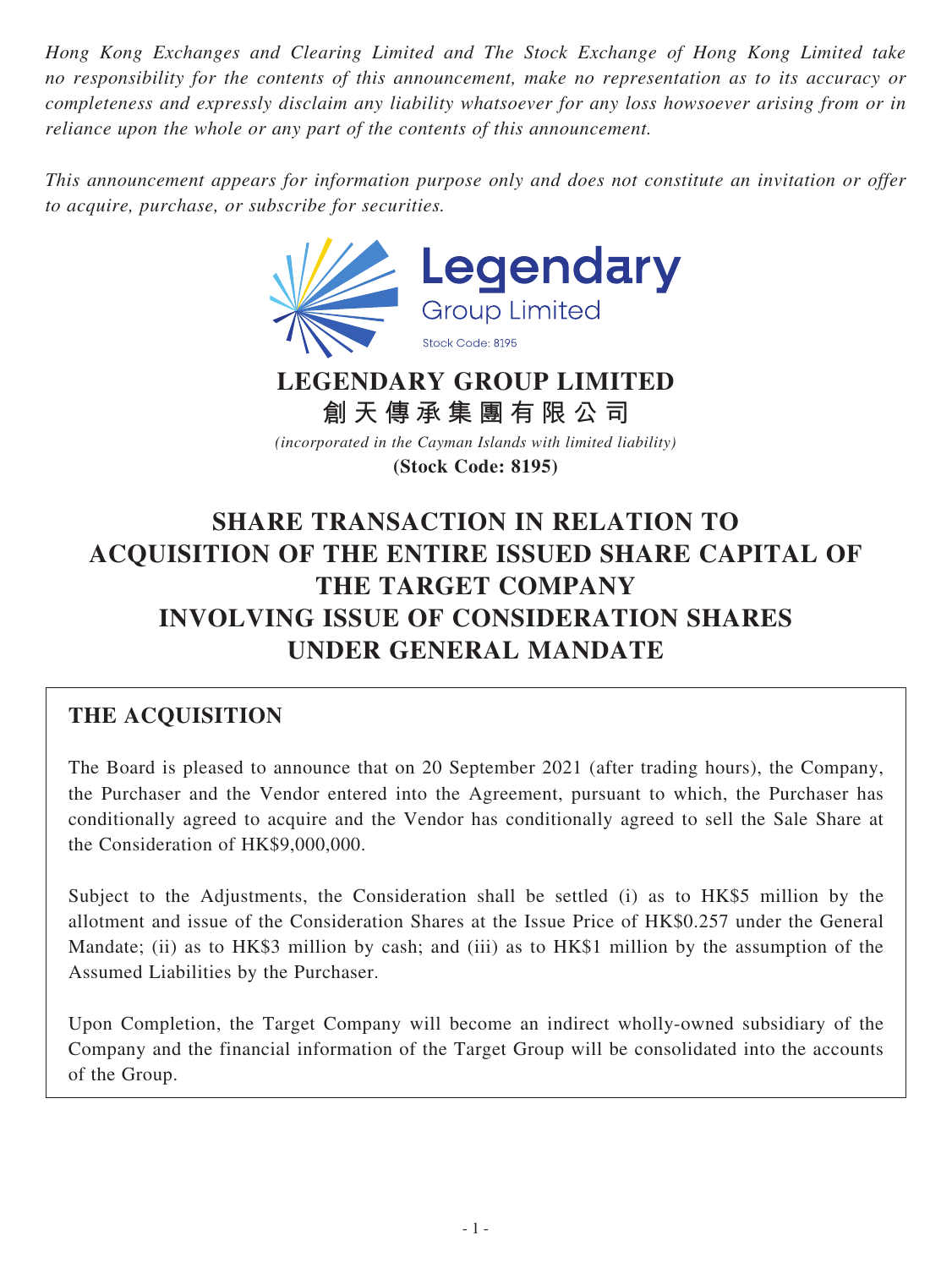# **LISTING RULES IMPLICATIONS**

All the applicable percentage ratios in respect of the Acquisition are less than 5%. However, as part of the Consideration will be satisfied by the allotment and issuance of the Consideration Shares, the Acquisition constitutes a share transaction and is therefore subject to the reporting and announcement requirements under Chapter 19 of the GEM Listing Rules.

**Shareholders and potential investors should note that the Acquisition contemplated under the Agreement is subject to satisfaction of certain conditions precedent and it may or may not be completed. Shareholders and potential investors are therefore advised to exercise caution when dealing in the Shares.**

## **THE ACQUISITION**

Reference is made to the announcement of the Company dated 24 May 2021 regarding the MOU.

The Board is pleased to announce that on 20 September 2021 (after trading hours), the Company, the Purchaser and the Vendor entered into the Agreement, pursuant to which, the Purchaser has conditionally agreed to acquire and the Vendor has conditionally agreed to sell the Sale Share at the Consideration of HK\$9,000,000.

### **THE AGREEMENT**

The principal terms of the Agreement are set out below:

#### **Date**

20 September 2021 (after trading hours)

#### **Parties**

- (i) the Vendor;
- (ii) the Purchaser; and
- (iii) the Company. (collectively, the "**Parties**")

The Vendor is a merchant and has over 10 years of experience in the insurance and coaching industry. To the best knowledge, information and belief of the Directors after having made all reasonable enquiries, the Vendor is an Independent Third Party.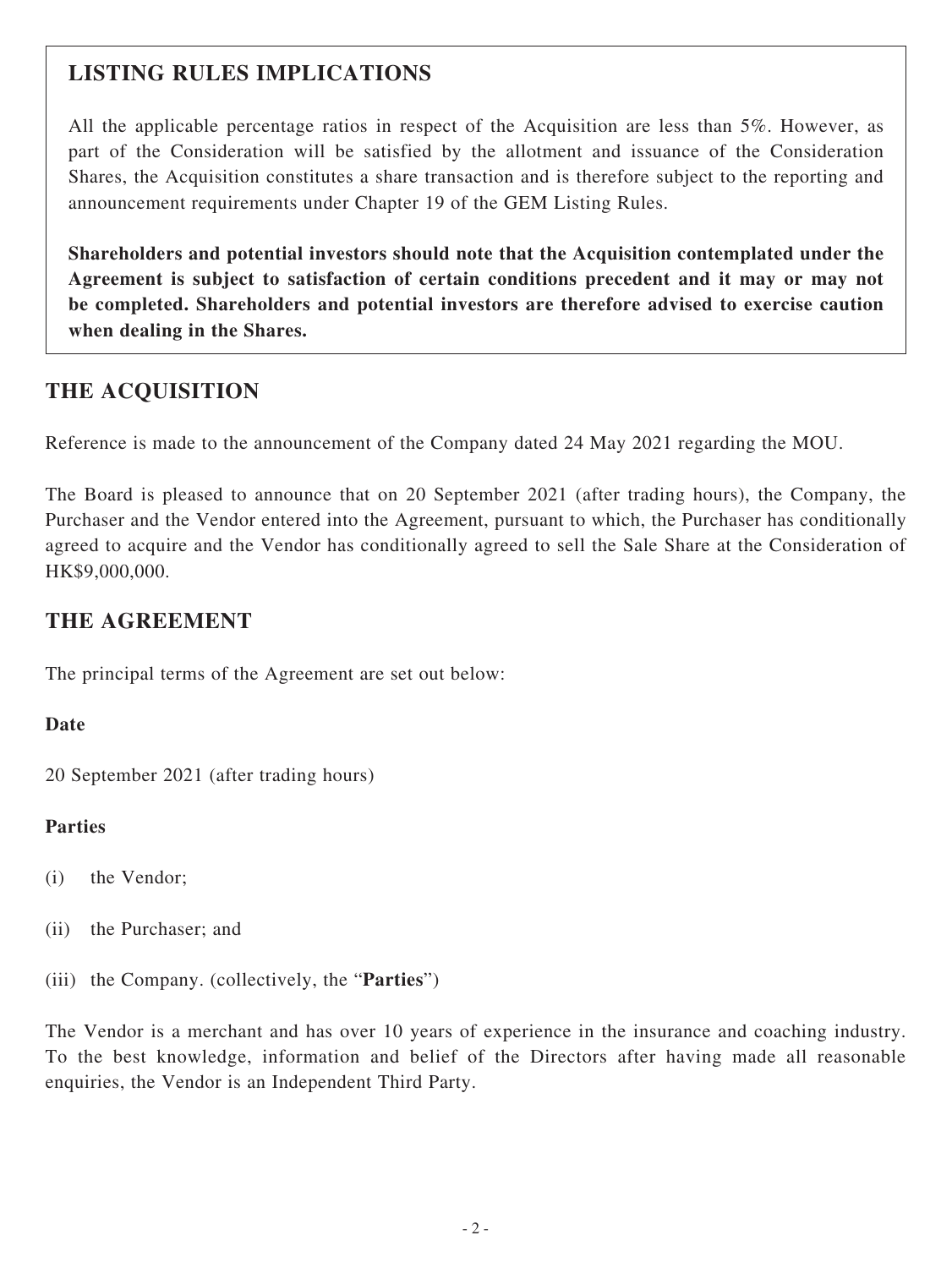#### **Assets to be acquired**

The Sale Share, representing the entire issued share capital of the Target Company.

### **Consideration**

The Consideration of HK\$9,000,000 (subject to the Adjustments) shall be satisfied by the Purchaser by four instalments according to the following schedule:

- (i) First instalment in the sum of HK\$2,000,000 will be satisfied upon Completion in the following manner:
	- (a) as to HK\$1,000,000 by cash; and
	- (b) as to HK\$1,000,000 by the assumption of the Assumed Liabilities by the Purchaser.
- (ii) Second instalment in the sum of HK\$3,000,000 (subject to the Adjustments) will be satisfied within 14 Business Days upon issuance of the Audited Report for the year ending 31 March 2022 in the following manner:
	- (a) as to HK\$1,000,000 (subject to the Adjustments) in cash (the "**Cash Consideration A**"); and
	- (b) as to HK\$2,000,000 (subject to the Adjustments) by way of the allotment and issue of 7,782,101 Consideration Shares at the Issue Price of HK\$0.257 per Consideration Share by the Purchaser to the Vendor (or its nominee(s)) (the "**Consideration Shares A**").
- (iii) Third instalment in the sum of HK\$3,000,000 (subject to the Adjustments) will be satisfied within 14 Business Days upon issuance of the Audited Report for the year ending 31 March 2023 in the following manner:
	- (a) as to HK\$1,000,000 (subject to the Adjustments) in cash (the "**Cash Consideration B**"); and
	- (b) as to HK\$2,000,000 (subject to the Adjustments) by way of the allotment and issue of 7,782,101 Consideration Shares at the Issue Price of HK\$0.257 per Consideration Share by the Purchaser to the Vendor (of its nominee(s)) (the "**Consideration Shares B**").
- (iv) Fourth instalment in the sum of HK\$1,000,000 (subject to the Adjustments) will be satisfied by way of the allotment and issue of 3,891,050 Consideration Shares at the Issue Price of HK\$0.257 per Consideration Share by the Purchaser to the Vendor (of its nominee(s)) within 14 Business Days upon issuance of the Audited Report for the year ending 31 March 2024 (the "**Consideration Shares C**").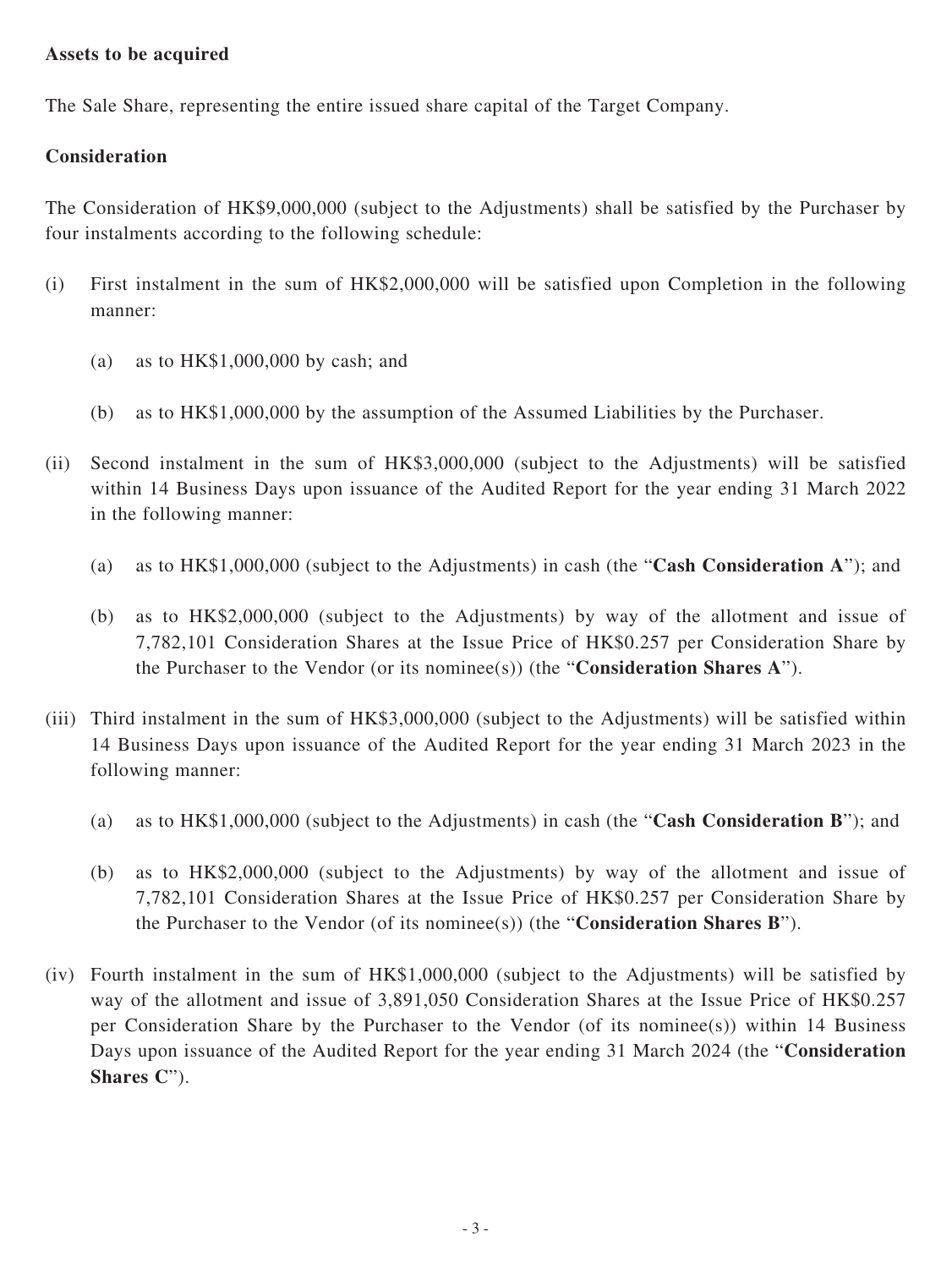The Assumed Liabilities is the amount due from the sole director of KargoStudio (i.e. the Vendor) and is unsecured, interest-free and repayable on demand. The balance of the Assumed Liabilities is not subject to further changes from the date of Agreement to the Completion Date.

The Consideration was arrived at based on normal commercial terms after arm's length negotiations between the Purchaser and the Vendor and was determined with reference to among others, (i) the valuation of 100% equity interest of KargoStudio of HK\$10,800,000 as at 25 August 2021 (the "**Valuation**") prepared by an independent valuer based on market approach; (ii) the Guaranteed Profits (as defined below) given by the Vendor; and (iii) the reasons for and benefits of the Acquisition as stated under the section headed "Reasons for and benefits of the Acquisition" below.

The Consideration represents a discount of approximately 16.7% to the Valuation.

In view of the above, the Directors consider that the Consideration is fair and reasonable.

### **Profit guarantee and the Adjustments**

Pursuant to the Agreement, the Vendor irrevocably and unconditionally guarantees to the Purchaser that the Actual Net Profits for each of the three years ending 31 March 2022, 2023 and 2024 shall be no less than HK\$2,000,000 (the "**Guaranteed Profit(s)**").

### *For the year ending 31 March 2022*

In the event that the Actual Net Profit for the year ending 31 March 2022 is less than the Guaranteed Profit for that year, the Cash Consideration A and the Consideration Shares A shall be adjusted in the following manner:

#### *(i) Cash Consideration A*

The amount of the Cash Consideration A to be paid by the Purchaser shall be adjusted as follows:

*Adjusted Cash Consideration A =*  $(Actual Net Profit for 2022 ÷ Guarantee Profit for 2022)$ <br> $X Cash Consideration A$ *× Cash Consideration A*

#### *(ii) Consideration Shares A*

The number of the Consideration Shares A to be issued shall be adjusted as follows:

*Adjusted Consideration Shares A <sup>=</sup> (Actual Net Profit for 2022 ÷ Guarantee Profit for 2022) × Consideration Shares A*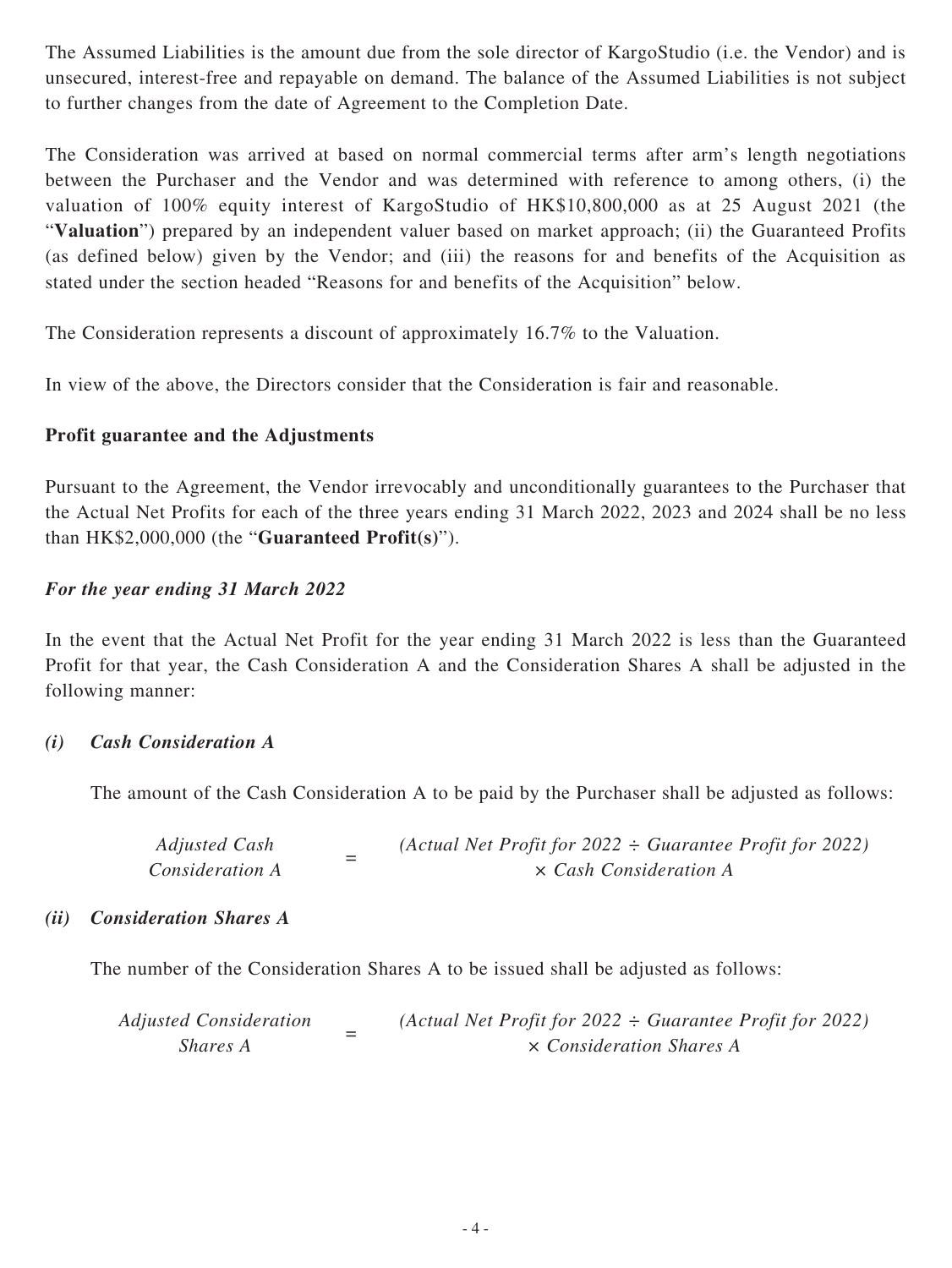If KargoStudio records net loss for the financial year ending 31 March 2022, the Actual Net Profit for 2022 shall be deemed to be zero (0). No upward adjustment will be made to the amount of the Cash Consideration A and the number of the Consideration Shares A, even if the Actual Net Profit exceeds the Guaranteed Profit for the year ending 31 March 2022.

#### *For the year ending 31 March 2023*

In the event that the Actual Net Profit for the year ending 31 March 2023 is less than the Guaranteed Profit for that year, the Cash Consideration B and the Consideration Shares B shall be adjusted in the following manner:

#### *(i) Cash Consideration B*

The amount of the Cash Consideration B to be paid by the Purchaser shall be adjusted as follows:

| Adjusted Cash          | (Actual Net Profit for 2023 $\div$ Guarantee Profit for 2023) |
|------------------------|---------------------------------------------------------------|
| <i>Consideration B</i> | $\times$ Cash Consideration B                                 |

#### *(ii) Consideration Shares B*

The number of the Consideration Shares B to be issued shall be adjusted as follows:

| <b>Adjusted Consideration</b> |  | (Actual Net Profit for 2023 $\div$ Guarantee Profit for 2023) |
|-------------------------------|--|---------------------------------------------------------------|
| Shares B                      |  | $\times$ Consideration Shares B                               |

If KargoStudio records net loss for the financial year ending 31 March 2023, the Actual Net Profit shall be deemed to be zero (0). No upward adjustment will be made to the amount of the Cash Consideration B and the number of the Consideration Shares B, even if the Actual Net Profit exceeds the Guaranteed Profit for the year ending 31 March 2023.

#### *For the year ending 31 March 2024*

In the event that the Actual Net Profits for the financial year ending 31 March 2024 is less than the Guaranteed Profits for that year, the Consideration Shares C shall be adjusted in the following manner:

#### *(i) Consideration Shares C*

The number of the Consideration Shares C to be issued shall be adjusted as follows:

*Adjusted Consideration Shares C <sup>=</sup> (Actual Net Profit for 2024 ÷ Guarantee Profit for 2024) × Consideration Shares C*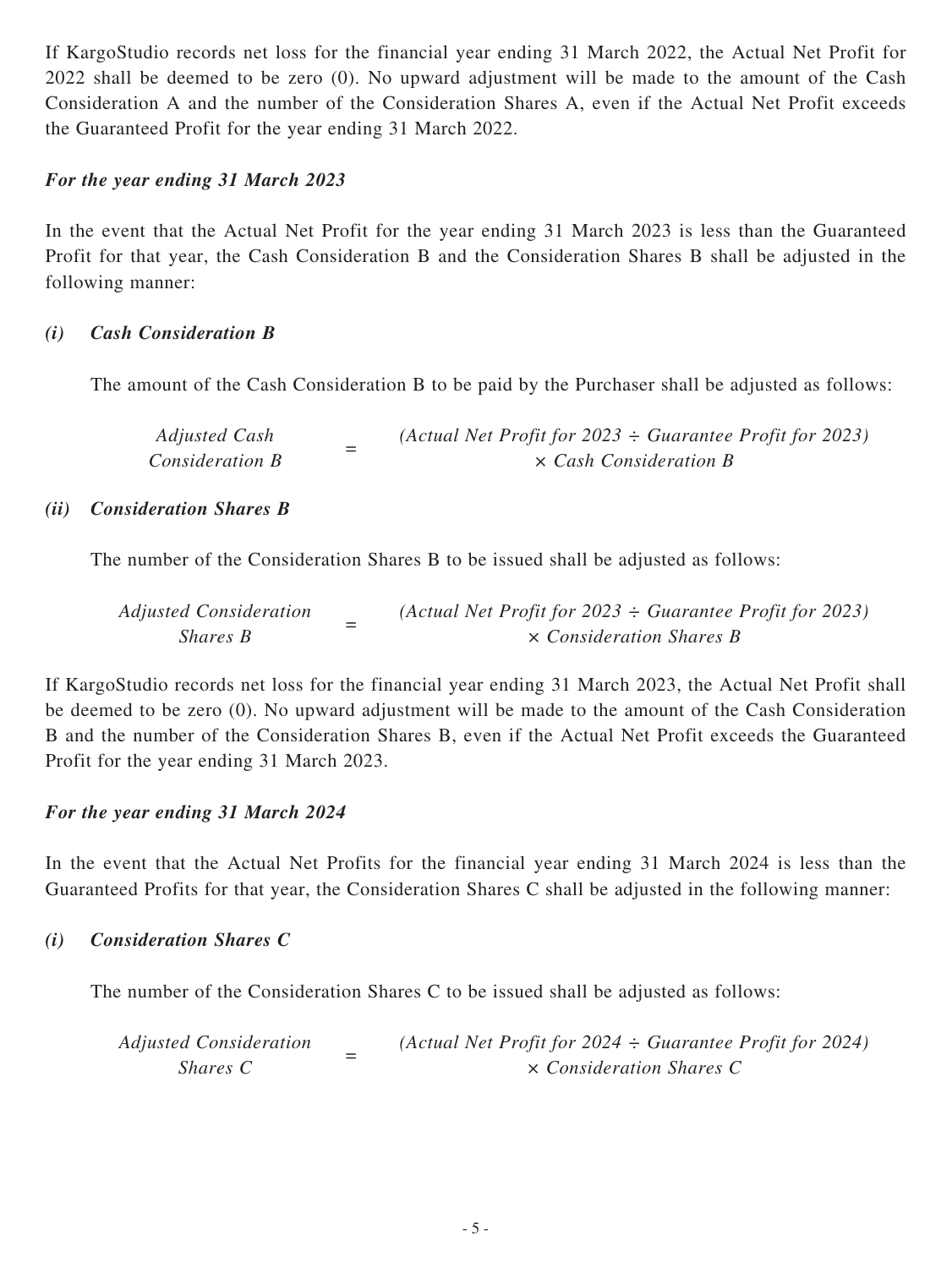If KargoStudio records net loss for the financial year ending 31 March 2024, the Actual Net Profit shall be deemed to be zero (0). No upward adjustment will be made to the amount of the number of the Consideration Shares C, even if the Actual Net Profit exceeds the Guaranteed Profit for the year ending 31 March 2024.

The respective Actual Net Profits shall be determined according to the Audited Report for each of the three financial years ending 31 March 2022, 2023 and 2024, which shall be reported by the auditor nominated by the Purchaser within four months after the said period or any other date as agreed by the Vendor and the Purchaser. The cost of appointing such auditor will be borne by the Purchaser.

### **Conditions precedent**

Completion shall be conditional upon and subject to:

- (a) the completion of the due diligence review and investigation on the Target Group (which includes but not limited to, the legal and financial due diligence review) conducted by the Purchaser to its reasonable satisfaction;
- (b) the Listing Committee of the Stock Exchange having granted approval for the listing of, and permission to deal in, the Consideration Shares;
- (c) all necessary consents, authorisations, approval, licence, permission, order (or, as the case may be, relevant waiver or exemption) in connection with the Agreement and the transactions contemplated thereby having been obtained by the respective Parties (including but not limited to, the necessary consent from the Stock Exchange and banks); and
- (d) the representations, warranties and undertakings provided by the Vendor set out in the Agreement remaining true, accurate and not misleading in any respect at Completion as if repeated at Completion and at all times between the date of the Agreement and Completion.

As at the date of this announcement, no condition precedent has been fulfilled or waived. The Purchaser may waive the conditions precedent (a) and (d) at its discretion. If the conditions precedent have not been satisfied (or, as the case may be, waived by the Purchaser) on or before 2:00 p.m. on the Long Stop Date, the Purchaser shall not be bound to proceed with the purchase of the Sale Share and the Agreement (other than the survival clause(s)) shall from the Long Stop Date, become void and of no further effect and, save in respect of any antecedent breaches, all liabilities and obligations of the Parties shall cease and determine provided that such termination shall be without prejudice to any rights or remedies of the parties thereto which shall have accrued prior to such termination.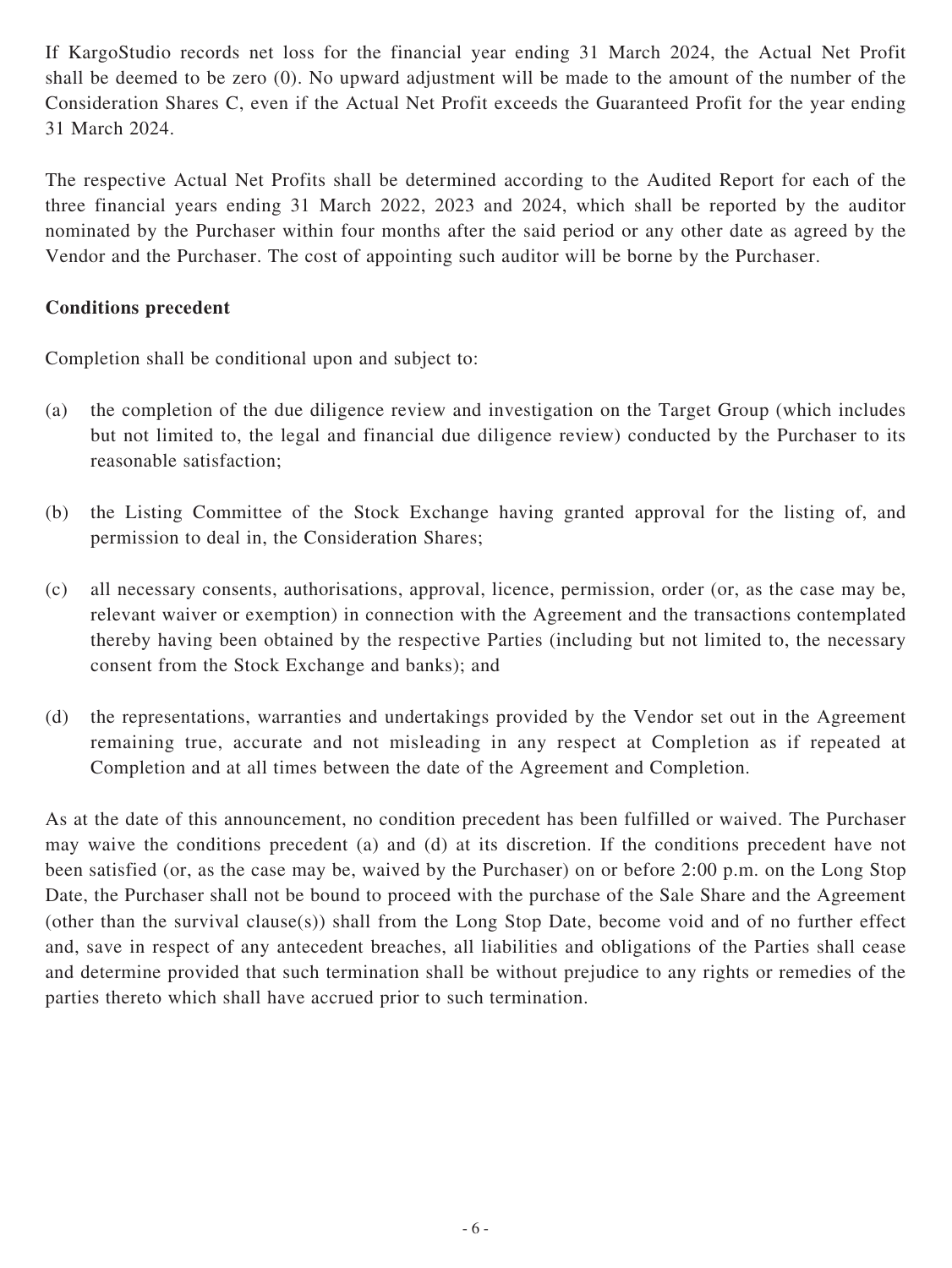### **Completion**

Completion shall take place at 2:00 p.m. on the Completion Date after all the conditions of the Agreement have been fulfilled (or waived as the case may be) or such date as the Parties may agree in writing. Upon Completion, the Target Company will become an indirect wholly-owned subsidiary of the Company and the financial information of the Target Group will be consolidated into the accounts of the Group.

# **THE CONSIDERATION SHARES**

The Issue Price of HK\$0.257 per Consideration Share represents:

- (i) a discount of approximately 3.0% to the closing price of HK\$0.265 per Share as quoted on the Stock Exchange on the date of the Agreement;
- (ii) a discount of approximately 6.2% to the average closing price of HK\$0.274 per Share as quoted on the Stock Exchange for the last five consecutive trading days prior to the date of the Agreement; and
- (iii) a discount of approximately 13.2% to the average closing price of HK\$0.296 per Share as quoted on the Stock Exchange for the last ten consecutive trading days prior to the date of the Agreement

The Issue Price was arrived at after arm's length negotiations among the Purchaser, the Company and the Vendor with reference to the prevailing market price of the Shares and the current market conditions. The Directors consider the Issue Price is fair and reasonable.

Assuming no adjustment to the Consideration, the Consideration Shares comprise 19,455,252 Shares, representing (i) approximately 1.09% of the existing issued share capital of the Company as at the date of this announcement; and (ii) approximately 1.07% of the issued share capital of the Company as enlarged by the allotment and issue of the Consideration Shares assuming that no further change in the share capital of the Company since the date of this announcement.

The Consideration Shares will be allotted and issued under the General Mandate. Under the General Mandate, the Directors are allowed to allot and issue up to 356,456,059 Shares. As at the date of this announcement, no Share has been issued and allotted under the General Mandate. Accordingly, the issue of the Consideration Shares is within the limit of the General Mandate and is not subject to any approval by the Shareholders.

The Consideration Shares, when issued, shall be credited as fully paid and rank *pari passu* in all respects with the existing Shares in issue on the date of allotment and issue of the relevant portion of Consideration Shares. There will be no restriction on the subsequent sale of the Consideration Shares.

An application will be made by the Company to the Listing Committee for the listing of, and permission to deal in, the Consideration Shares to be issued on the Stock Exchange.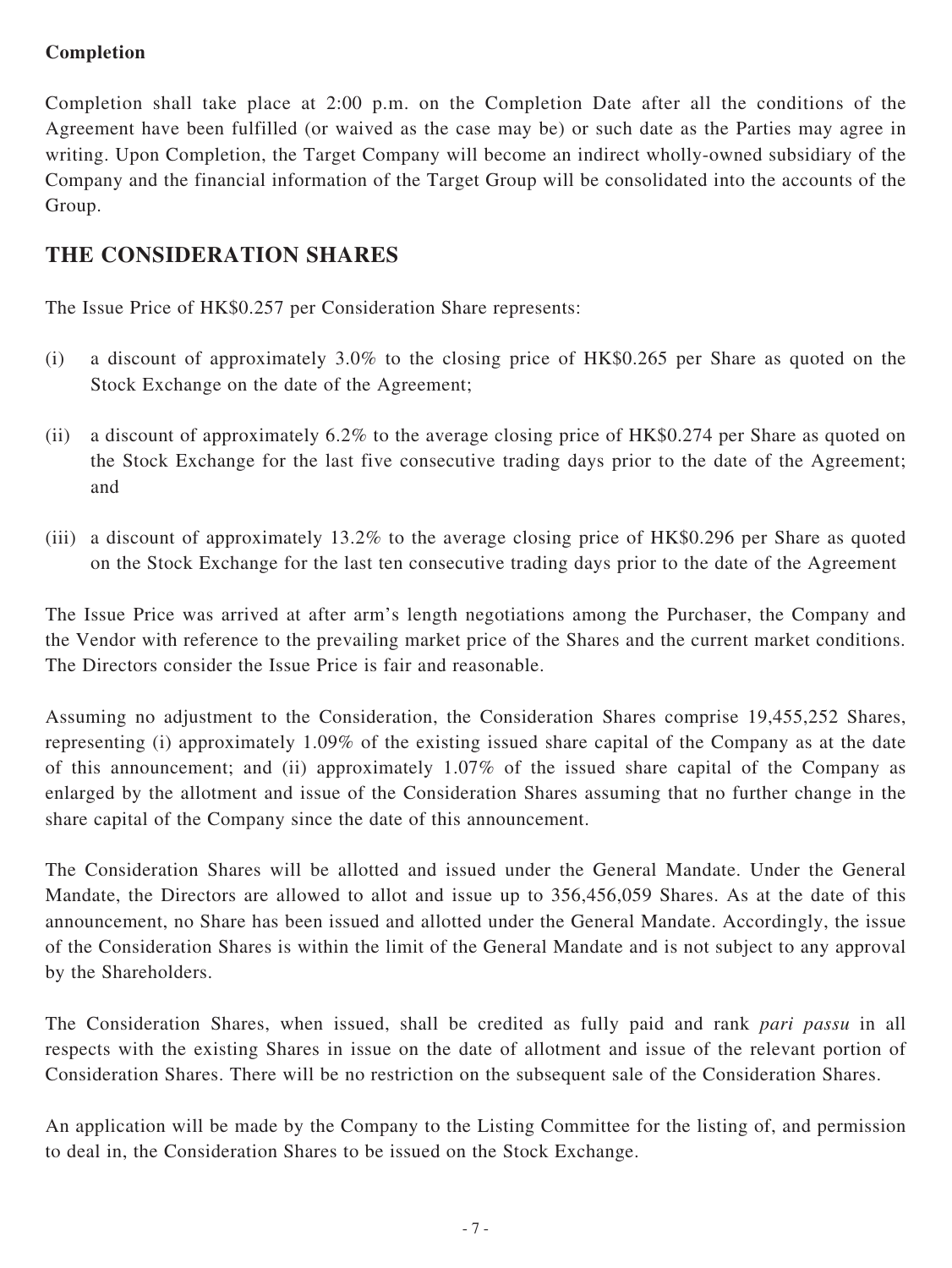### **EFFECT ON SHAREHOLDING STRUCTURE OF THE COMPANY**

The following table sets out the shareholding structure of the Company (i) as at the date of this announcement; and (ii) immediately after the issue and allotment of the Consideration Shares in full:

|                           |                   | As at the date of |                                     | Immediately after the issue<br>and allotment of the |
|---------------------------|-------------------|-------------------|-------------------------------------|-----------------------------------------------------|
| <b>Shareholders</b>       | this announcement |                   | <b>Consideration Shares in full</b> |                                                     |
|                           | <b>Number</b>     | Approximate $%$   | <b>Number</b>                       | Approximate $\%$                                    |
|                           | of Shares         | (Note 2)          | of Shares                           | (Note 2)                                            |
| Poon Chi Ming             | 246,296,296       | 13.74             | 246,296,296                         | 13.59                                               |
| Lau Lan Ying & Wong       |                   |                   |                                     |                                                     |
| Kwan Mo (Note 1)          | 222,250,000       | 12.40             | 222,250,000                         | 12.28                                               |
| Vendor                    |                   |                   | 19,455,252                          | 1.07                                                |
| Other public Shareholders | 1,323,734,000     | 73.86             | 1,323,734,000                       | 73.06                                               |
| Total                     | 1,792,280,296     | 100.00            | 1,811,735,548                       | 100.00                                              |

*Notes:*

- 1. 199,629,000 Shares are owned by Strong Light Investments Limited. Strong Light Investments Limited is a company incorporated in Hong Kong. The entire issued share capital of Strong Light Investments Limited is owned as to 50% by Lau Lan Ying and 50% by Wong Kwan Mo. Lau Lan Ying is the spouse of Wong Kwan Mo. As such, Lau Lan Ying is deemed to be interested in all the Shares owned by Strong Light Investments Limited and Wong Kwan Mo.
- 2. Certain percentage figures included in the above table have been subject to rounding adjustments. Accordingly, figures shown as totals may not be an arithmetic aggregation of the figures preceding them.

## **INFORMATION OF TARGET GROUP**

The Target Company is a company incorporated in the British Virgin Islands with limited liability whose principal business activity is investment holding. KargoStuido is a company incorporated in Hong Kong with limited liability. The Target Group, through KargoStudio, is principally engaged in holding development and training programs (the "**Training Programs**") with an aim to enhance selling techniques and communication skills of the customers. The Training Programs are specifically designed for the insurance brokers and agents, who wish to enhance their sales performance and customer relationships.

The Vendor serves as the chief executive of the Training Programs, which include various sessions such as customized case studies and personal consultation, etc..

The revenue of the Target Group mainly represents the income derived from the Training Programs. Customers will generally prepay the fees for the Training Programs upon enrolment.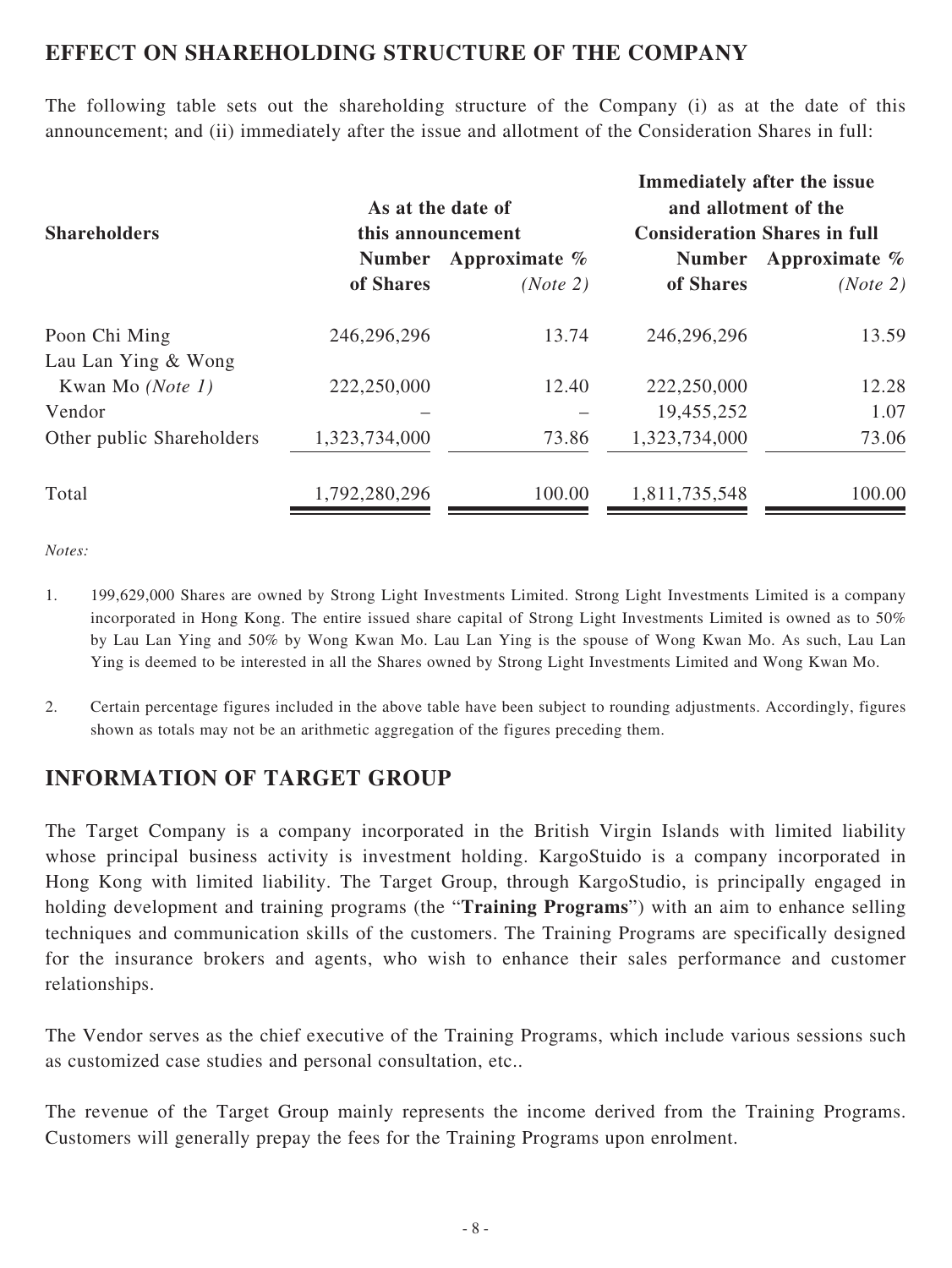### **Financial information of the Target Group**

As the Target Company is newly incorporated in April 2021, no financial information for each of the years ended 31 March 2020 and 2021 on the Target Company is presented in this announcement. The Target Company has no business operation since incorporation other than being the sole investment holding company of KargoStudio. The registered capital of the Target Company is US\$1 (equivalent to approximately HK\$7.8).

Set out below is a summary of certain financial information of KargoStudio, being the operating entity of the Target Group, extracted from its audited financial statements for the period from 24 May 2019 (date of incorporation) to 31 March 2020 and unaudited financial statements for the financial year ended 31 March 2021:

|                            | For the        |                       |
|----------------------------|----------------|-----------------------|
|                            | period from    | For the<br>year ended |
|                            | 24 May 2019 to |                       |
|                            | 31 March 2020  | 31 March 2021         |
|                            | (audited)      | (unaudited)           |
|                            | HK\$'000       | HK\$'000              |
| Revenue                    | 511            | 2,461                 |
| Net profit before taxation | 202            | 1,383                 |
| Net profit after taxation  | 202            | 1,269                 |

According to the unaudited management accounts of KargoStudio, it recorded net assets of approximately HK\$1.5 million as at 31 March 2021.

# **REASONS FOR AND BENEFITS OF THE ACQUISITION**

The Company is an investment holding company. The Group is principally engaged in (i) provision of financial quotient and investment education courses (the "**Investment Education Business**"); (ii) the manufacturing and sales of OEM garment products; (iii) money lending; (iv) retailing of garment products under the Group's own brand and high-end fashion brand; and (v) property investment.

As disclosed in the annual report of the Company for the year ended 31 March 2021, the segment revenue of the Investment Education Business has recorded drastic growth from approximately HK\$312,000 for the financial year ended 31 March 2020 to approximately HK\$68.1 million for the financial year ended 31 March 2021. The Board is encouraged by the positive performance of the Investment Education Business. As such, the Company has been actively seeking opportunities for expanding the Investment Education Business so as to maximize the return for the Shareholders.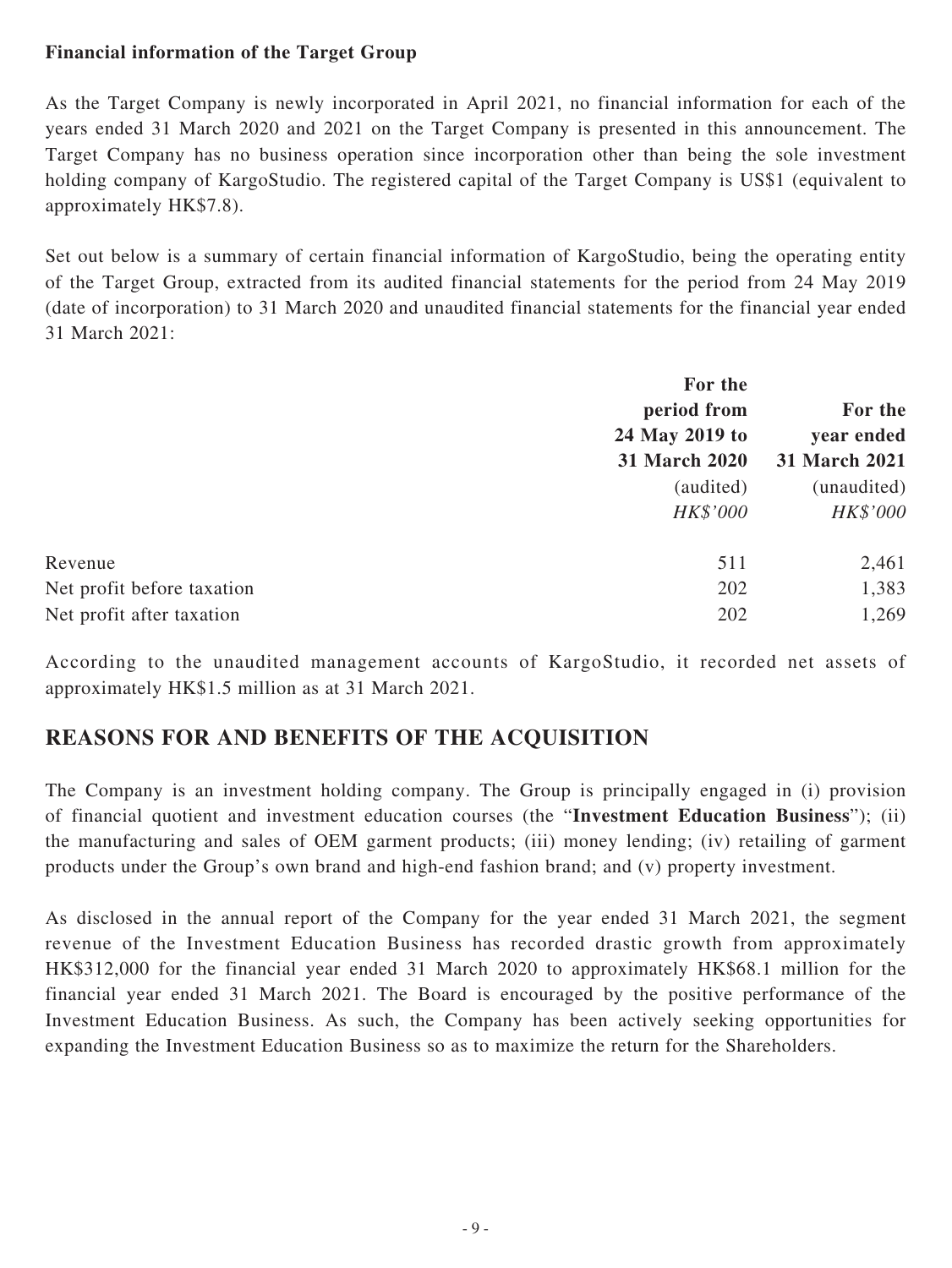The Target Group is dedicated to delivering training programs to equip the customers with selling and communication skill. The Directors consider that the Acquisition will be beneficial to the Group to further expand the business scope and revenue stream of the Investment Education Business and is in line with the business development strategy of the Group. Upon Completion, the financial results of the Target Group will be consolidated into the financial statements of the Company. Since KargoStudio has recorded profits for the period ended 31 March 2020 and year ended 31 March 2021, the Directors believe that the Target Group will contribute positively to the financial performance of the Group.

Besides, as the majority of the Consideration will be satisfied by allotment and issue of the Consideration Shares, immediate cash flow burden of the Group will be reduced. Also, the Guaranteed Profits and the adjustment mechanism for the Consideration will provide adequate protection to the Group regarding the risk of KargoStudio not sustaining its initial performance and growth.

Base on the foregoing, the Directors consider that the terms of the Acquisition are fair and reasonable, on normal commercial terms and the Acquisition is in the interests of the Company and the Shareholders as a whole.

# **GEM LISTING RULES IMPLICATIONS**

All the applicable percentage ratios in respect of the Acquisition are less than 5%. However, as part of the Consideration will be satisfied by the allotment and issuance of the Consideration Shares, the Acquisition constitutes a share transaction and is therefore subject to the reporting and announcement requirements under Chapter 19 of the GEM Listing Rules.

## **DEFINITIONS**

In this announcement, unless the context specifies otherwise, the following defined expressions have the following meanings:

| "Acquisition"          | the proposed acquisition of the Sale Share pursuant to the terms and<br>conditions of the Agreement                                                                                    |
|------------------------|----------------------------------------------------------------------------------------------------------------------------------------------------------------------------------------|
| "Actual Net Profit(s)" | the audited net profit after tax of Kargo Studio as shown on the<br><b>Audited Report</b>                                                                                              |
| "Adjustment(s)"        | the downward adjustment(s) to be made to the Consideration for the<br>Acquisition, as detailed in the paragraph headed "Profit guarantee"<br>and the Adjustments" in this announcement |
| "Agreement"            | the sale and purchase agreement dated 20 September 2021 entered<br>into among the Company, the Purchaser and the Vendor in relation<br>to the Acquisition                              |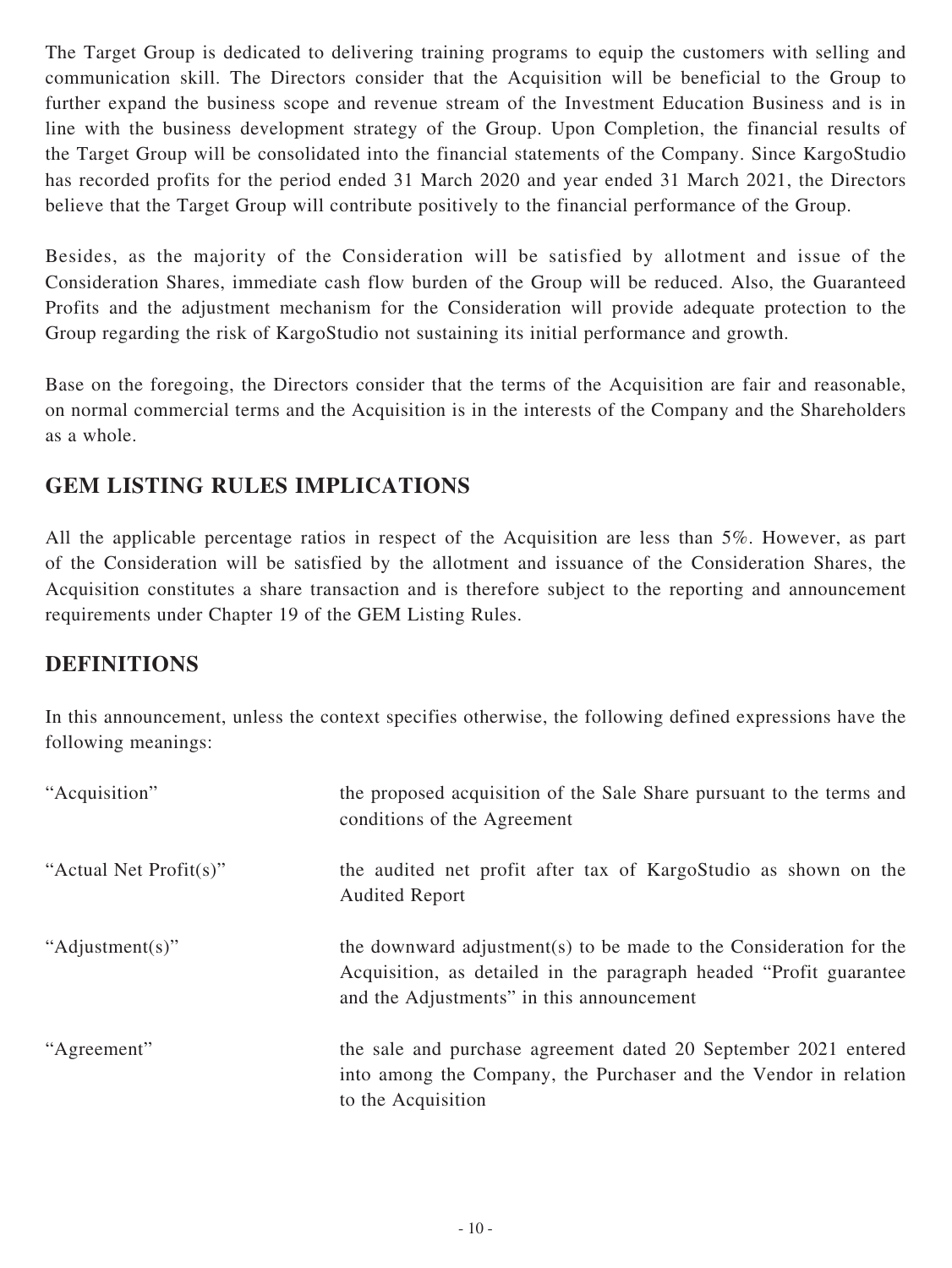| "Assumed Liabilities"    | the aggregate amount for which the Vendor is indebted to<br>KargoStudio to be assumed by the Purchaser as part of the<br>Consideration upon Completion, the outstanding amount is<br>HK\$1,000,000 as at the date of the Agreement                                                                        |
|--------------------------|-----------------------------------------------------------------------------------------------------------------------------------------------------------------------------------------------------------------------------------------------------------------------------------------------------------|
| "Audited Report"         | the audited report on the financial statements of KargoStudio<br>prepared by an independent auditor in accordance with HKFRS                                                                                                                                                                              |
| "Board"                  | the board of Directors                                                                                                                                                                                                                                                                                    |
| "Business Day(s)"        | a day (other than a Saturday) on which licensed banks are generally<br>open for business in Hong Kong throughout their normal business<br>hours                                                                                                                                                           |
| "Company"                | Legendary Group Limited (創天傳承集團有限公司), a company<br>incorporated in the Cayman Islands with limited liability, the issued<br>shares of which are listed on GEM (Stock Code: 8195)                                                                                                                          |
| "Completion"             | the completion of the Acquisition in accordance with the Agreement                                                                                                                                                                                                                                        |
| "Completion Date"        | the third Business Day after all the conditions precedent to the<br>Agreement have been fulfilled or waived (or any other date as<br>agreed by the Vendor and the Purchaser)                                                                                                                              |
| "Consideration"          | the consideration for the Acquisition, being HK\$9,000,000                                                                                                                                                                                                                                                |
| "Consideration Share(s)" | $19,455,252$ new Share(s) to be allotted and issued by the Company<br>at the Issue Price for partial settlement of the Consideration                                                                                                                                                                      |
| " $Directory$ "          | the director(s) of the Company                                                                                                                                                                                                                                                                            |
| "GEM"                    | the GEM of the Stock Exchange                                                                                                                                                                                                                                                                             |
| "GEM Listing Rules"      | the Rules Governing the Listing of Securities on GEM                                                                                                                                                                                                                                                      |
| "General Mandate"        | the general mandate granted to the Directors by the Shareholders at<br>the annual general meeting of the Company held on 30 July 2021,<br>among other things, to allot, issue and deal with up to 20% of the<br>then issued share capital of the Company as at the date of such<br>annual general meeting |
| "Group"                  | the Company and its subsidiaries                                                                                                                                                                                                                                                                          |
| "HK\$"                   | Hong Kong dollars, the lawful currency of Hong Kong                                                                                                                                                                                                                                                       |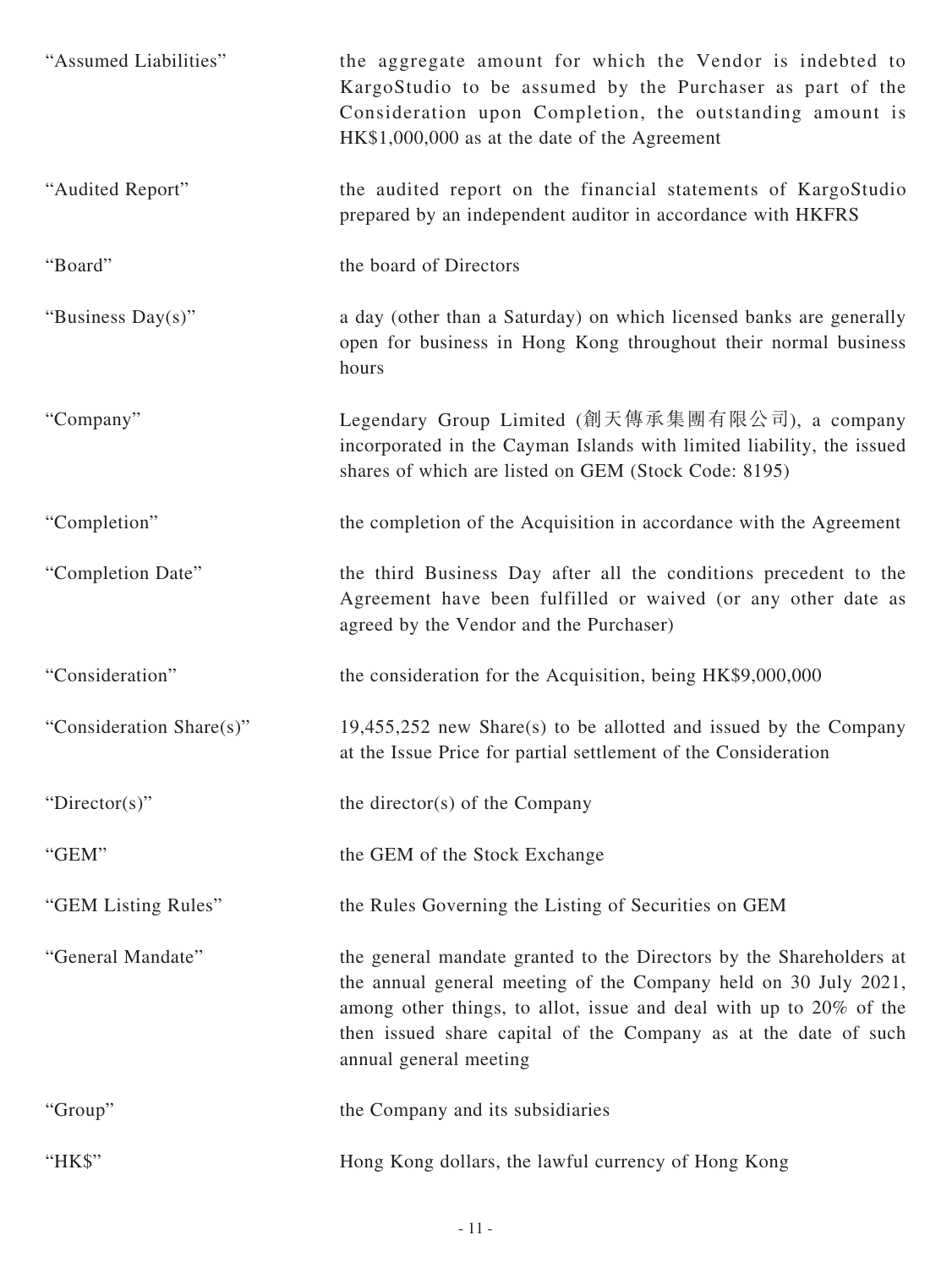| "HKFRS"                        | Hong Kong Financial Reporting Standards issued by the Hong Kong<br>Institute of Certified Public Accountants                                                                                      |
|--------------------------------|---------------------------------------------------------------------------------------------------------------------------------------------------------------------------------------------------|
| "Hong Kong"                    | the Hong Kong Special Administrative Region of the People's<br>Republic of China                                                                                                                  |
| "Independent Third Party(ies)" | third party (ies) independent of and not connected with the Company<br>and any of its connected persons (having the meaning ascribed to it<br>under the GEM Listing Rules)                        |
| "Issue Price"                  | HK\$0.257 per Consideration Share                                                                                                                                                                 |
| "KargoStudio"                  | KargoStudio Limited, a company incorporated in Hong Kong with<br>limited liability, and a direct wholly-owned subsidiary of the Target<br>Company, being the operating entity of the Target Group |
| "Listing Committee"            | has the meaning as defined in the GEM Listing Rules                                                                                                                                               |
| "Long Stop Date"               | 29 October 2021 or such later date as the Vendor and the Purchaser<br>may agree in writing                                                                                                        |
| "MOU"                          | the memorandum of understanding entered into between the Vendor<br>and the Purchaser on 24 May 2021 in relation to the possible<br>acquisition of the Sale Share                                  |
| "Purchaser"                    | Able Glorious Limited, a company incorporated in the British Virgin<br>Islands with limited liability, a direct wholly-owned subsidiary of<br>the Company                                         |
| "Sale Share"                   | 1 ordinary share of the Target Company, representing the entire<br>issued share capital of the Target Company                                                                                     |
| "Share $(s)$ "                 | ordinary share(s) with par value of HK\$0.0001 each in the share<br>capital of the Company                                                                                                        |
| "Shareholder(s)"               | $holder(s)$ of the Share(s)                                                                                                                                                                       |
| "Stock Exchange"               | The Stock Exchange of Hong Kong Limited                                                                                                                                                           |
| "Target Company"               | KC Training Company Limited, a company incorporated in the<br>British Virgin Islands with limited liability, which is wholly owned<br>by the Vendor immediately prior to Completion               |
| "Target Group"                 | the Target Company and KargoStudio                                                                                                                                                                |